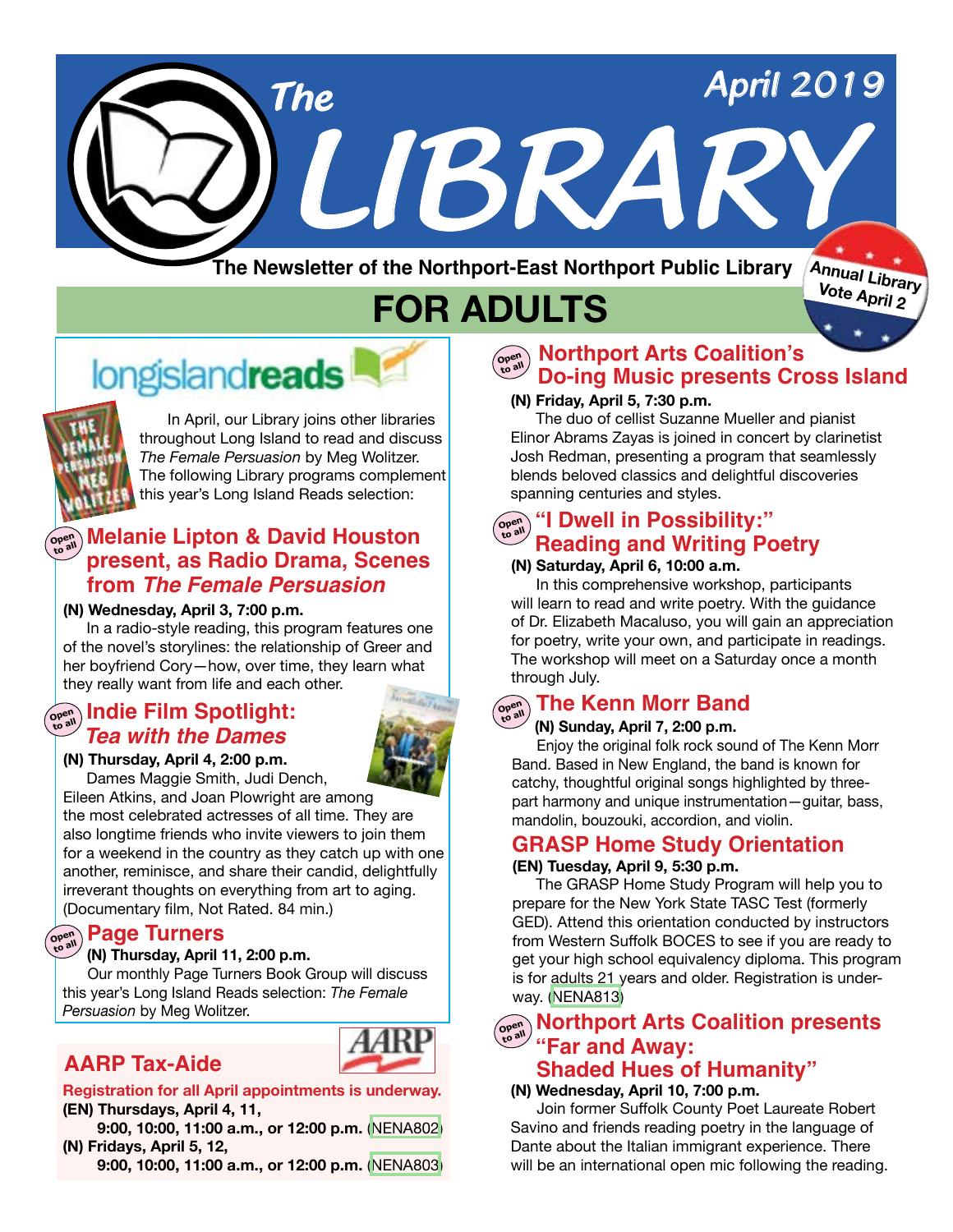#### **Computer Classes**

## **Microsoft Excel Classes**

## **FOR ADULTS FOR ADULTS**

#### **Defensive Driving**

*Please note: These courses promote safe driving and help participants maintain their driving skills. Check with your insurance company about the specific premium and point reductions available to you.*

#### **AARP Smart Driver Course**

**(N) Saturday, April 27, 9:30 a.m.-4:00 p.m.** 

Registration begins April 6 at the Northport Library only. ([NENA819](https://search.livebrary.com/record=g1090040~S43))

Fee: \$20 for AARP members (\$25 for nonmembers) payable to AARP by check or money order only at registration.

#### (EN) Wednesdays, May 15 & 22, 1:00-4:00 p.m.

#### **(EN) Friday, April 12, 10:00 a.m.**

 Learn how to use the basic features of a digital camera, whether it is a mobile phone, tablet, or "traditional" digital SLR camera. We will review flash settings, optical and digital zoom, menu settings, and more. Bring your digital camera, manual, and questions. Registration is underway. ([NENC294](https://search.livebrary.com/record=g1090103~S43)) **Example 8 by the state of a state of a state of a state of a state of a state of a state of a state of a state of a state of a state of a state of a state of a state of**  $\mathbb{R}^n$ **. <b>Blood Pressure Check**  $\mathbb{R}^n$ 

 Pollinators play a key role in our ecosystem. They are responsible for one of every three bites of the food we eat. They also sustain our green landscape where creatures large and small thrive. Although pollinators abound on Long Island, their habitat is shrinking. Join master gardener Roxanne Zimmer and learn how to create a place in your yard for three seasons of pollinator activity. pollinator activity.

> **(N) Saturday, April 13, 9:30 a.m.-4:00 p.m.** Applications will be available at both library buildings beginning March 23. Fee: \$36

### **Introduction to Digital Photography**

#### **(EN) Thursday, May 2, 7:00 p.m.**

#### **Who Can Vote:** Anyone who is

 Dropbox. Apple iCloud. Google Drive. Microsoft OneDrive. Until recently, most files were stored solely on your home computer. Cloud computing allows storage and access to files through the Internet.<br>Registration is underway. (NENC292)

- 1. At least 18 years of age;
- 2. A citizen of the United States;
- 3. A resident of the Northport-East Northport School District for at least 30 days;
- 4. Registered to vote.

## **Annual Library Vote Tuesday, April 2, 2019 9:00 a.m.-9:00 p.m.**

#### **Voting will be for two purposes:**

 To vote on the Library budget for 2019/2020 and to elect one trustee whose term will commence on July 1, 2019 as a result of the expiration of the term of office presently held by Jacqueline Elsas.

## **Plant a Pollinator Garden**<br> **Part & Colchusts Farth Day to Celebrate Earth Day**

If you live **North of 25A** vote at **Northport Public Library, 151 Laurel Avenue** If you live **South of 25A** vote at **East Northport Public Library, 185 Larkfield Road**

#### **Where to Vote:**

#### **Proposed Tax Rate Increase: 0.85 %**

#### **Candidate for Trustee: Jacqueline Elsas**

*Library budget details were published in the March newsletter. Copies are available at the Library. Budget details are also available on the Library's website at www.nenpl.org. Trustee candidate information is available at the Reference Desk.*

#### **Open to all "My American Girls"—A Case Study Becoming American: of Latin Americans in the U.S.**

## **Brain Fitness Workshop**

#### **(EN) Tuesday, April 16 & Thursday, April 18, 5:30-9:30 p.m.**

Youth Mental Health First Aid teaches you how to identify, understand, and respond to signs of mental illness and substance use disorders. This 8-hour training gives parents/guardians and adults who work with youth the skills to reach out and provide initial support to adolescents ages 12-18 who may be developing a mental health or substance use problem and help connect them to the appropriate care. Registration is underway. [\(NENR202](https://search.livebrary.com/record=g1090145~S43)) *This program is cosponsored by the Northport-East Northport* 

*Community Drug and Alcohol Task Force.*

#### **Youth Mental Health First Aid**

### **SeniorNet:**

#### **(EN) Tuesday, April 23, 2:00 p.m.**

## **Spirituality: A Journey to Wholeness (N) Thursday, April 25, 1:00 p.m.**

Registration begins April 24 at the East Northport Library only. ([NENA820](https://search.livebrary.com/record=g1090041~S43))

Fee: \$20 for AARP members (\$25 for nonmembers) payable to AARP by check or money order only at

## **Wednesday, April 3**

## **(N) 9:30-10:30 a.m., and (EN) 11:00 a.m.-12:00 p.m.**

A nurse from Visiting Nurse Service will be on hand to provide free blood pressure screenings.

#### **(N) Monday, April 15, 10:00 a.m.**

 Michael D'Innocenzo, Distinguished Professor Emeritus of History at Hofstra University, will present the third part of a four-part series exploring the topic of immigration. Through a documentary film screening followed by a moderated discussion, explore the lives of hardworking immigrants in Brooklyn who dream of retiring to their native Dominican Republic while their American-born daughters have other ideas.

#### **(EN) Monday, April 15, 10:00 a.m.-4:00 p.m.**

The New York State Office for New Americans and Literacy Nassau are now scheduling appointments to meet with a legal counselor to help file your application for naturalization. Counselors will also be available to provide referrals for green card renewals, family petitions, and to answer any questions you have about your path to becoming a U.S. citizen. By appointment only. To schedule an appointment, please call Literacy Nassau at (516) 867-3580.

**Citizenship Drive** 

 **(N) Thursday, April 18, 2:00 p.m.**



 The Long Island Alzheimer's Foundation Brain Fitness Workshops are designed for those individuals of any age who want to maintain and enhance their cognitive abili-

ties. Activities will include word retrieval, music trivia, and recall of famous people and places. Registration begins April 4. ([NENR185\)](https://search.livebrary.com/record=g1090149~S43)

#### **(N) Thursday, April 18, 3:00-4:30 p.m.**

A Caregiver Ambassador from Parker



Jewish Institute will be in the lobby to meet with caregivers of people with Alzheimer's disease or another dementia. The licensed social worker is trained to assist with information and refer-

rals regarding caregiver programs, medical care, respite care, benefits, and support groups.

#### **(N) Tuesday, April 23, 6:00 p.m.**

Chef, author, and YouTube host Penn Hongthong will demonstrate how to make Massaman curry with beef, Panang curry with chicken, and coconut jasmine rice. A nonrefundable \$5 materials fee is due at the time of registration. Registration begins April 2. [\(NENA814](https://search.livebrary.com/record=g1090060~S43))

#### **Thai Cooking**

### **(N) Tuesday, April 16, 11:00 a.m.**

Art historian Mary Vahey will discuss the two artists who created the presidential portraits of Barack and Michelle Obama: Kehinde Wiley and Amy Sherald. Wiley is known for his portrayals of both everyday people as well as the rich and powerful, and Sherald explores the ways in which people construct and perform their identities in response to political, social, and cultural expectations.

## **Open The Obama Portraits to all**

 Come join Kenneth Corbin, Program Director at Northwell Health's South Oaks Hospital, pastoral minister, and licensed clinical social worker, and explore spiritual wellness—a topic that is universal to all. Understand the difference between religion and spirituality and how one can enhance the other.

#### **(N) Thursday, April 25, 6:30 p.m.**

#### **Caregiver Ambassador Program Open to all**

It is thrilling to be able to create with nature! Learn how to make a beautiful miniature wall hanging with natural materials such as reeds, feathers, dried stalks, and shells. Basic weaving and knotting techniques will be taught. Participants can experiment creatively based on inspirational examples or follow instructor Lauren Singer's sample. Registration begins April 4. [\(NENA815](https://search.livebrary.com/record=g1090062~S43))

#### **Natural Elements Wall Hanging**

#### **(N) Saturday, May 11, 11:00 a.m.**

 Learn to make three different types of tea sandwiches with the Baking Coach. You will also sample assorted scones and watch a demonstration on how to make clotted cream to go with them. Feel free to bring your own tea cup to make the experience extra special. A nonrefundable \$5 materials fee is due at the time of registration. Registration begins April 20. [\(NENA816](https://search.livebrary.com/record=g1090063~S43))

#### **Let's Talk Tea Time!**

 **(N) Monday, April 1, 7:00 p.m.** Introduction to Microsoft Excel [\(NENC289\)](https://search.livebrary.com/record=g1090063~S43)  **(N) Monday, April 8, 7:00 p.m.** Intermediate Microsoft Excel [\(NENC290\)](https://search.livebrary.com/record=g1000954~S43)  **(N) Monday, April 15, 7:00 p.m.** Advanced Microsoft Excel [\(NENC291](https://search.livebrary.com/record=g1083595~S43)) Registration is underway. **On**

## **The Cloud Demystified**

**(EN) Wednesday, April 10, 10:00, 10:30, 11:00, or 11:30 a.m.** [\(NENA817\)](https://search.livebrary.com/record=g1090036~S43)

**(N) Tuesday, April 16, 9:30, 10:00, 10:30, or** 

 **11:00 a.m.** [\(NENA818](https://search.livebrary.com/record=g1090038~S43))

 A volunteer from the Health Insurance Information, Counseling, and Assistance Program (HIICAP) will answer questions about Medicare and supplementary insurance. Registration begins April 1.

#### **Medicare Counseling**

#### **(EN) Monday, May 13 & Tuesday, May 14, 7:00-10:00 p.m.**

Applications will be available at both library buildings beginning April 22. Fee: \$36

## **Northport Public Library Tuesday, May 7 • 10:00 a.m.-1:00 p.m.**  Senior Information Fair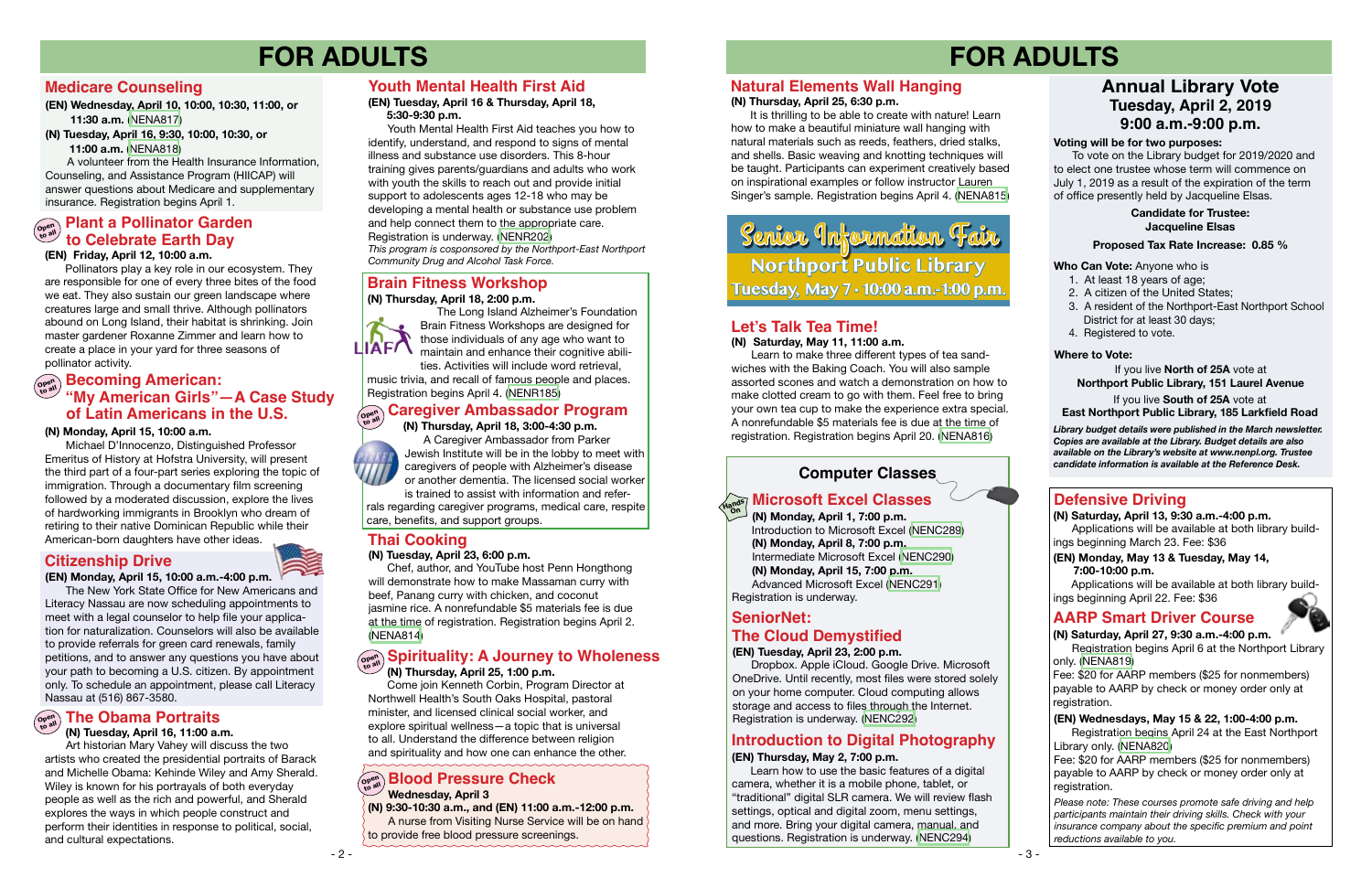### *On the Basis of Sex*

**Fridays, (N) April 19 and (EN) April 26, 2:00 p.m.** Follow the true story of Ruth Bader Ginsberg, her struggles for equal rights, and her eventual confirmation as U.S. Supreme Court Associate Justice. Rated PG-13. 120 min.

## **Friday Movies**

#### *Green Book*

**Fridays, (N) April 5 and (EN) April 12, 2:00 p.m.** Best Picture 2019! A working-class Italian-American bouncer becomes the driver of an African-American classical pianist in the American South in the 1960s. Rated PG-13. 130 min.



# **FOR ADULTS FOR TEENS**

## **Page Turners**

## **Novel Ideas**

**(N) Thursday, April 11, 2:00 p.m.** *The Female Persuasion* by Meg Wolitzer. (The 2019 Long Island Reads selection)

*Copies of the books and short story selections are available at the Northport Library Circulation Desk.*

**(N) Monday, April 29, 7:00 p.m.** *An American Marriage* by Tayari Jones.

#### **Registration for Teen Programs and Volunteer Opportunities begins April 2.**

## **Socrates Café**

#### **(N) Wednesday, April 10, 7:00-8:00 p.m.**

 Our philosophy club is a great opportunity for teens to delve into life's big questions in an enthusiastic atmosphere of free thinking, energetic exchange, and unique perspectives. Food for thought (refreshments) will be served. [\(NENY465](https://search.livebrary.com/record=g1089850~S43))

## **How to Pay Wholesale for College**

#### *(For parents of teens)* **(N) Tuesday, April 30, 7:00-8:30 p.m.**

 Join college finance consultant Andy Lockwood for an informative and entertaining seminar on the best-kept secrets for securing the ideal financial aid package. This program is geared to families who think they may not qualify for financial aid. [\(NENY469\)](https://search.livebrary.com/record=g1089875~S43)

 Authors Unlimited is a free event which provides teens with an opportunity to celebrate reading and connect with their favorite young adult authors. Earn community service credit for attending this event. For registration and other information visit: **http://authorsunlimited.org** or ask a Teen Librarian.





**LAYANT CD** 







### **Truth Be Told**

**(N) Thursday, April 4, 7:00 p.m.** *Chief Engineer Washington Roebling: The Man Who Built the Brooklyn Bridge* by Erica Wagner.

#### **(EN) Tuesdays, April 2, 9, 16, 30, 4:00 p.m.**

This Spanish conversation course will focus on mastering key vocabulary words to help you start conversing in Spanish immediately. Great for both beginning and intermediate Spanish language learners. Registration in underway. ([NENR195\)](https://search.livebrary.com/record=g1089344~S43)

## **Everyday Spanish**

#### **(EN) Wednesdays, April 3, 10, 7:00 p.m. Dynamic English**

Develop your English vocabulary, grammar, reading, and pronunciation with this friendly English conversation group. Registration is underway. ([NENR190](https://search.livebrary.com/record=g1088634~S43))

#### **(EN) Thursdays, April 4, 11, 18, 2:30 p.m.**

This Spanish soap opera immerses you in an entertaining story while viewing everyday situations with native speakers from Mexico, Spain, Argentina, and Puerto Rico. Registration is underway. [\(NENR197](https://search.livebrary.com/record=g1089476~S43))

## $\mathcal{L}_{\mathcal{B}}^{\mathsf{open}}$  Northport High School *Fashion Show*

### **Destinos Telenovela**

## **Literacy in Action**

#### **(EN) Monday, April 8, 2:00 p.m.**

 Are you a Literacy Suffolk Volunteer? Connect with other volunteers who provide literacy services for our community and share techniques and practices that help your literacy student succeed. Registration begins April 1. ([NENR201\)](https://search.livebrary.com/record=g1090131~S43)

## **SCORE**

 Are you an entrepreneur seeking help with the formation, growth, and success of your business? A representative from SCORE (Service Corps of Retired Executives) will discuss strategies you can implement to establish and grow your business. Register for each session separately.

#### **SCORE Small Business Training Workshops**

#### **Starting a Successful Business**

**(N) Wednesday, April 24, 7:00 p.m.**

Registration begins April 3. ([NENR192\)](https://search.livebrary.com/record=g1090151~S43)

#### **Business Plan: Why You Need One**

**(N) Wednesday, May 15, 7:00 p.m.**

Registration begins April 24. ([NENR193](https://search.livebrary.com/record=g1090152~S43))

 **(N & EN) Saturday, April 27, 10:00 a.m.-1:00 p.m.** The Northport Police Department and the Suffolk County Sheriff's Office will collect unused or expired prescription and over-the-counter medications. Proper

disposal of these items is essential for risk reduction and environmental protection. No questions asked and no personal information is required. **Northport:** Items in pill form only.

## **Medicine Collection Open to all**

**East Northport**: Items in pill form as well as hypodermic needles and liquids. The hypodermic needles must be stored in a heavy-duty plastic container with a tightfitting, puncture-resistant lid and labeled "sharps." *This event is cosponsored by the Northport-East Northport Community Drug and Alcohol Task Force*.



## **(N) Wednesday, April 3,**

 **5:30, 6:00, 6:30, or 7:00 p.m.** [\(NENY461](https://search.livebrary.com/record=g1089821~S43)) **(N) Wednesday, April 10,**

 **5:30, 6:00, 6:30, or 7:00 p.m.** [\(NENY462\)](https://search.livebrary.com/record=g1089824~S43) Take a break and play the Indie Nintendo hit game "Hollow Knight."

## **Wednesday Night Gaming: "Hollow Knight"**

#### **Super Smash Brothers Ultimate**

#### **(N) Saturday, April 6, 2:00-3:30 p.m.**

 Compete against your friends in the Super Smash Brothers Ultimate gaming competition. Prizes for the top players! ([NENY464\)](https://search.livebrary.com/record=g1089840~S43)

**(N) Friday, April 12, 7:00-8:30 p.m.**

 Come join our monthly Friday night teen program where we try different snacks and beverages from around the world. This month we will enjoy foods that celebrate springtime. [\(NENY466\)](https://search.livebrary.com/record=g1089851~S43)

## **Snack Around the World: Spring Favorites!**

## **Fondant Cupcake Decorating**

**(N) Tuesday, April 23, 3:00-4:30 p.m.** Learn how to transform cupcakes into sweet works of art using marshmallow fondant and basic decorating techniques.





 Meet the talented students from Northport High School's fashion design and illustration class taught by Robin O'Neill-Gonzalez. Students will walk the runway in their creations inspired by the color red—its historical significance and symbolic meanings.

#### **(***For teens in grades 7-8***)**

#### **(N) Tuesday, April 16, 7:00-8:00 p.m.**

 Be the first to read advance copies of new books and participate in informal book discussions. New members are always welcome. [\(NENY472\)](https://search.livebrary.com/record=g1089912~S43)

**(N) Saturday, April 13, 2:00-3:00 p.m.** ([NENY470\)](https://search.livebrary.com/record=g1089883~S43)

**(EN) Thursday, April 25, 2:00-3:00 p.m.** ([NENY471\)](https://search.livebrary.com/record=g1089901~S43)

 Pass on a positive message and give someone a reason to smile by decorating rocks with kind words and colorful designs.

## **Teen Volunteer Opportunities**

*Open to students in grades 7-12* You may choose one volunteer opportunity in addition to Newbery Club.

## **Mini-Golf Volunteers**

**(N) Thursday, April 18, 6:45-8:00 p.m.** 

 Earn volunteer credit as you help children learn how to play chess. A basic knowledge of the game is required. ([NENY473\)](https://search.livebrary.com/record=g1089957~S43)

### **Chess Club Volunteers**

### **Kindness Rocks**



## **Newbery Club Volunteers**

## **(N) Friday, April 26, 2:45-5:15 p.m.**

 Assist children as they play mini-golf around the Children's Room. [\(NENY474](https://search.livebrary.com/record=g1089960~S43))

## **Short Story Central**

**(N) Tuesday, April 9, 7:00 p.m.** *Other People's Love Affairs* by D. Wystan Owen.



*(Open to students in grades 8-12)* **(N) Friday, May 3, 7:30-8:45 p.m.**

 Do you love to write? Join fellow writers to discuss your ideas and get feedback on your work. New members are always welcome. [\(NENY467\)](https://search.livebrary.com/record=g1089995~S43)



#### **THORS Saturday, April 13, 10:00 a.m.-3:00 p.m. St. Joseph's College, Patchogue J**nlimited

## **Teen Writers Workshop**

#### **LEGO Volunteers**

**(EN) Thursday, April 25, 10:45 a.m.-12:00 p.m.**  Volunteers will assist children in grades 1-5 with LEGO projects. [\(NENY463\)](https://search.livebrary.com/record=g1090054~S43)

**(EN) Saturdays, April 6, 13, 20, 27, May 4, 11, 18, 25, 10:00 a.m.**

"Way," "Weigh," and "Whey," . . . Yes, we know it's crazy! Learning to pronounce English words correctly can be hard. Expand your vocabulary while practicing pronunciation in this fun workshop. Registration begins April 1. [\(NENR200](https://search.livebrary.com/record=g1090079~S43))

### **How Do You Say It?!**

#### **(EN) Monday, April 29, 7:00 p.m.**

## **Open to all Quick Reads**

This informal reading group is designed for intermediate English language learners and for those who would like to develop their literacy skills. Pick up this month's reading selection at the East Northport Circulation Desk.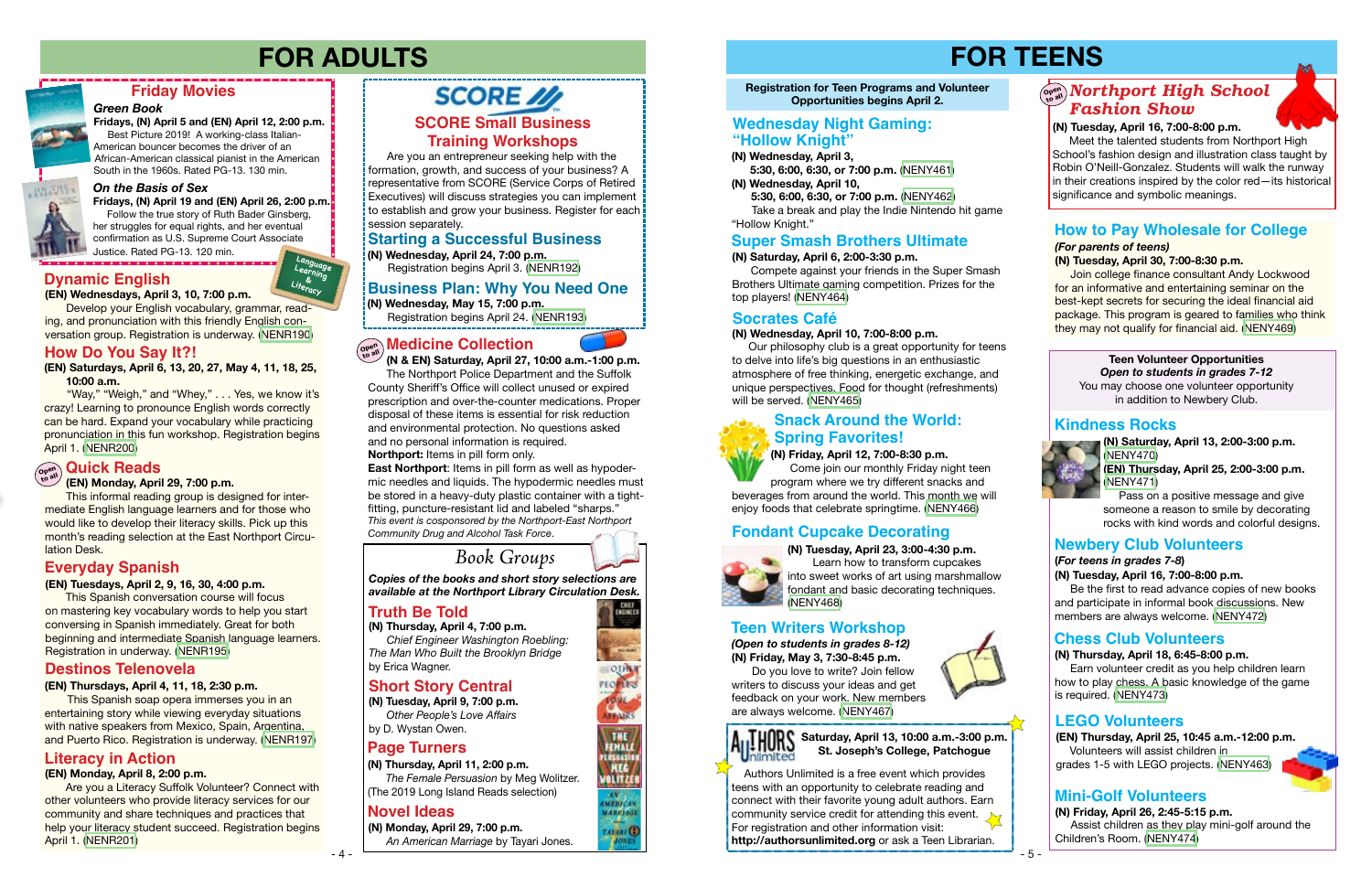

**Registration for the following Road to Reading Series Programs begins April 4. (***One series program per child please***)**

**(EN) Mondays, April 29, May 6, 13,** 

 **10:00 a.m.** [\(NENJ658\)](https://search.livebrary.com/record=g1089987~S43) **or 11:00 a.m.** [\(NENJ659\)](https://search.livebrary.com/record=g1089988~S43) *Children 1-3 years with adult; siblings welcome*

Sing songs and rhymes while using scarves, bells, and hoops that engage children in musical and physical activity to reinforce early literacy skills and foster a love of language. (30 min.)

## **drop Pajam-"MO" Jam**

#### **Sing and Play**

#### **(EN) Wednesday, May 1, 11:00 a.m.**

#### **in (EN) Tuesday, April 9, 7:00 p.m.**

*Children 2-4 years with adult; siblings welcome* Clap your hands and stomp your feet in this high-

energy music and movement program. (45 min.) Registration begins April 17. [\(NENJ673\)](https://search.livebrary.com/record=g1089986~S43)

## **Toddlers Tango**

#### **drop in Chess Club**

 **(N) Thursday, April 18, 7:00 p.m.** *Children in grades 2-6*

 Chess teaches children foresight, helps them to expand self-confidence, and sharpens their ability to focus. All skill levels are welcome, but a basic knowledge of the game is required. (45 min.)

## **Program for families**

## **FOR CHILDREN**

*Children birth-5 years with adult; siblings welcome* Sing, dance, play musical instruments, and listen to hilarious Mo Willems books starring Elephant & Piggy, Pigeon, and Knuffle Bunny. (30 min.)

#### **(EN) Wednesday, May 1, 10:00 a.m.**

*Children 6-23 months with adult; siblings welcome* 

 Your little musician will be singing and moving to songs from around the world and keeping the beat with props and musical instruments. (45 min.) Registration begins April 17. [\(NENJ672\)](https://search.livebrary.com/record=g1089985~S43)

## **Kids . . . Cast Your Vote property for Your Favorite Mo Willems Character!**

## **Babies Boogie**

 **(N) Tuesday, April 16, 7:00 p.m.** *Children in grades 4 and up*

 Be the first to read advance copies of new books and participate in informal book discussions. The club meets monthly through January 2020 when an election is held to determine the best book of the year. (60 min.)

#### **Program for children and accompanying adult; no siblings please**

**(N) Tuesdays, April 30, May 7, 14, 10:00 a.m.** 

*Children birth-23 months with adult; no siblings* **Enjoy rhymes and songs with your young child in** this program focusing on nursery rhymes. (30 min.)

[\(NENJ660\)](https://search.livebrary.com/record=g1089872~S43)

### **Mother Goose Rhyme Time**

#### **(EN) Tuesdays, April 9, 16, 30, May 7, 1:00 p.m.**

*Children 4-5 years; independent* 

#### **Independent program Preschool Storytime**

 Children listen to stories, sing songs and rhymes that increase vocabulary and letter knowledge, and participate in hands-on activities. (40 min.) Registration is underway. ([NENJ644](https://search.livebrary.com/record=g1088581~S43))

> **Instructors from The Whaling Museum & Education** Center will teach kids about the special bond between mother whales and their calves, as well as how other sea creatures care for their babies. Kids will also design their own card to give to someone special. (45 min.) Registration begins April 17. ([NENJ674\)](https://search.livebrary.com/record=g1087132~S43)

#### **(N & EN) Tuesday, April 2, 9:00 a.m.-8:45 p.m.** *Children 3 years and up*

 When parents come to the Annual Library Vote, kids will also have the opportunity to cast their own vote in the Children's Room. Each young citizen exercising their right to vote will receive several election day goodies. Read "Mo" books and vote for your favorite character created by bestselling author Mo Willems:

**in (N & EN) Friday, April 5, 10:00 a.m.**

## **drop Books a Poppin'**

*Children birth-5 years with adult; siblings welcome* Stop by for this drop-in storytime. We'll read stories, sing songs, share rhymes and fingerplays, and have fun in this interactive program for families. (30 min.)

> Learn all about penguins with instructors from The Whaling Museum & Education Center. (45 min.) Registration begins April 3. ([NENJ670](https://search.livebrary.com/record=g1087133~S43))

 The Library is happy to announce the winners of our annual Design A Bookmark Contest. The winning designs will be reproduced in the Library newsletter and featured in the Children's Room each month. Congratulations to everyone!

#### **Operation Child Safe Photo ID Cards drop in**

#### *Congratulations!*

#### *Featured Month:*

- Kylie McCarthy Regan Sofarelli Clint Daly Abigail Stalzer Kaitlyn Yolango Avery McArdle Reese Ciaio Jordan Oreiro Willow Harvey Marco Giurlanda Talia Aguirre Charlotte Edwards
- March '19 April '19 May '19 June '19 July '19 August '19 September '19 October '19 November '19 December '19 January '20 February '20

## **Design A Bookmark Contest:**

#### **(N) Tuesday, April 23, 10:00 a.m.**

*Children in grades K-5; adults and siblings welcome* Animal experts will be presenting interesting facts while guiding audience animal interaction with furry, scaly, and feathered creatures. (60 min.) Registration begins April 3. ([NENJ669](https://search.livebrary.com/record=g1089882~S43))

## **Animals Alive!**

## **Library Mini-Golf**

**(N) Friday, April 26,** 

 **3:00, 3:20, 3:40, 4:00, 4:20, or 4:40 p.m.** *Children in grades K-5*

 Play mini-golf inside the library! Putt your way through the aisles and around the Children's Room on our indoor mini-golf course decorated with your favorite children's book characters. Choose one 20-minute tee time. Registration begins April 4. ([NENJ671](https://search.livebrary.com/record=g1086091~S43))



## **A Whale of a Mom**

## **(EN) Wednesday, May 8, 4:00 p.m.**

*Children 4-7 years, independent*

### **(N) Saturday, April 27, 2:00-3:30 p.m.**

*Children 3 years and up*

 Stop by to help kick off the 100th anniversary of Children's Book Week. Have fun making a craft and meeting a *Paws to Read* therapy dog. (90 min.)

## **drop Celebrate Children's Book Week in**

# **FOR CHILDREN**

Celebrate Financial Literacy Month with our Money Matters Backpack Storytime. This interactive backpack includes books, music, fun activities, a toy ATM, and pretend wallet. Check out our newest backpack and start building your child's financial literacy.

## Backpack Storytime: "Money Matters"



*Stop by the Library and pick up the April bookmark by Regan Sofarelli. A reading list compiled by Children's Librarians is on the back.*







#### **(N) Tuesday, April 2, 10:00 a.m.**

*Children 1-4 years with adult; siblings welcome*



Children learn to use their minds as well as their muscles while having fun building with blocks and playing with other children. (45 min.)

## **drop in Block Party!**

## **Paws to Read**

 **6:30, 6:45, 7:00, or 7:15 p.m.**

*Children in grades 1-5*

 Fetch a good book and sign up for a 15-minute reading session with a certified therapy dog. Registration begins April 4. ([NENJ665](https://search.livebrary.com/record=g1089876~S43))

## **drop <b>Rewbery Club**<br> **in in I** Tuesday, April 16

## **Celebrate World Penguin Day**

#### **(EN) Wednesday, April 24, 4:00 p.m.**

*Children in grades K-5*

 **(EN) Thursday, April 25, 11:00 a.m.** 

## **Anything Goes LEGOs drop in**

*Children in grades 1-5* Use the Library's LEGOs to design your own creation or have fun building with friends. All finished projects will go on display in the Children's Room. (45 min.)



#### **(N) Friday, April 26, 3:00-5:00 p.m.**

*Parents of young children*

Officers from the Sheriff's Office will be available to photograph and fingerprint children and submit their relevant information to the New York State Department of Criminal Justice Services (AMBER Alert). Parents are issued ID cards to keep for their children. *This event is sponsored by Assemblyman Andrew Raia.*